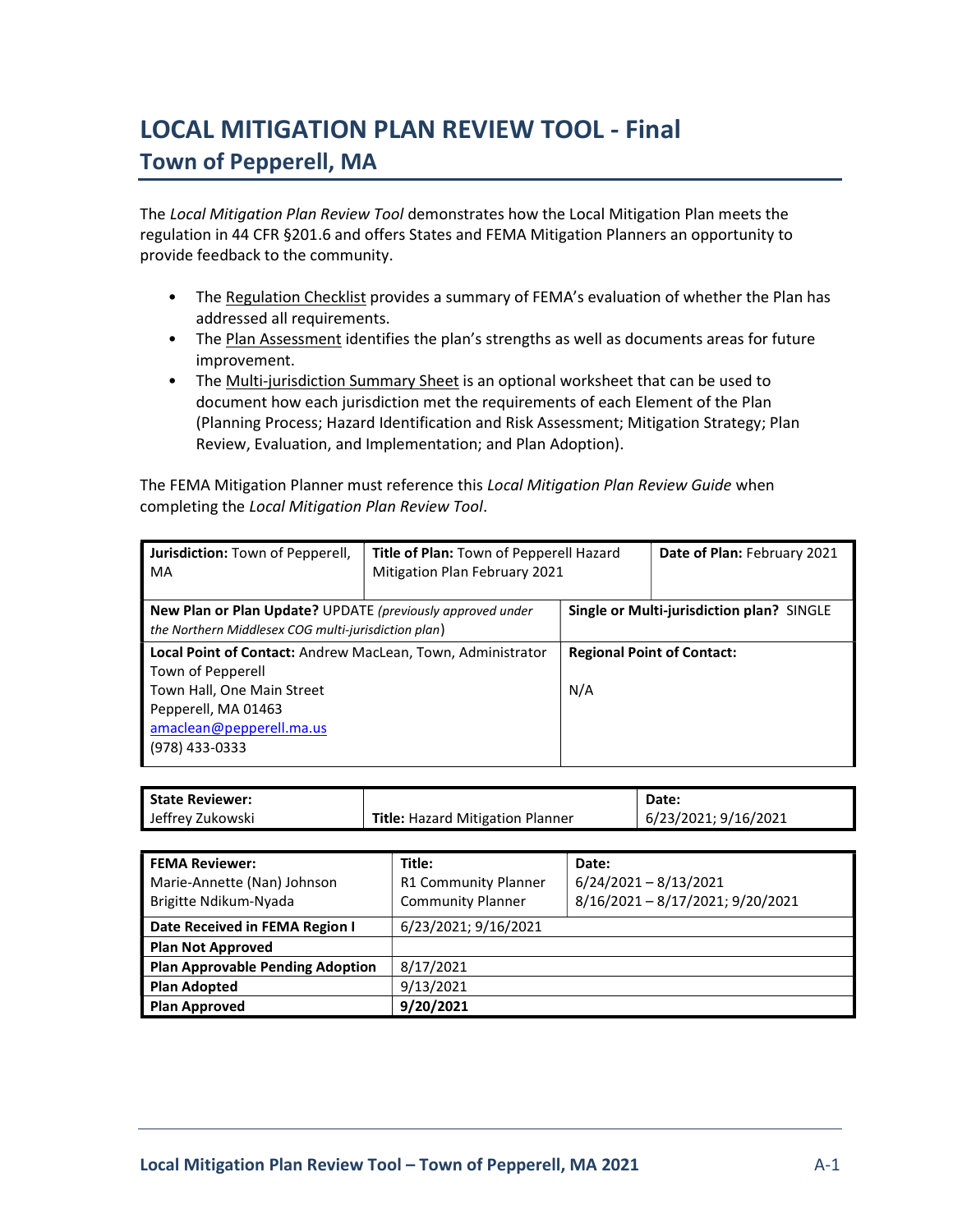## SECTION 1: REGULATION CHECKLIST

INSTRUCTIONS: The Regulation Checklist must be completed by FEMA. The purpose of the Checklist is to identify the location of relevant or applicable content in the Plan by Element/subelement and to determine if each requirement has been 'Met' or 'Not Met.' The 'Required Revisions' summary at the bottom of each Element must be completed by FEMA to provide a clear explanation of the revisions that are required for plan approval. Required revisions must be explained for each plan sub-element that is 'Not Met.' Sub-elements should be referenced in each summary by using the appropriate numbers (A1, B3, etc.), where applicable. Requirements for each Element and sub-element are described in detail in this Plan Review Guide in Section 4, Regulation Checklist.

| <b>1. REGULATION CHECKLIST</b>                                                                                                                                                                                                                                                                                  | <b>Location in Plan</b><br>(section and/or |     | <b>Not</b> |
|-----------------------------------------------------------------------------------------------------------------------------------------------------------------------------------------------------------------------------------------------------------------------------------------------------------------|--------------------------------------------|-----|------------|
| Regulation (44 CFR 201.6 Local Mitigation Plans)                                                                                                                                                                                                                                                                | page number)                               | Met | <b>Met</b> |
| <b>ELEMENT A. PLANNING PROCESS</b>                                                                                                                                                                                                                                                                              |                                            |     |            |
| A1. Does the Plan document the planning process, including how it<br>was prepared and who was involved in the process for each<br>jurisdiction? (Requirement §201.6(c)(1))                                                                                                                                      | Section 2<br>Appendices                    | X   |            |
| A2. Does the Plan document an opportunity for neighboring<br>communities, local and regional agencies involved in hazard<br>mitigation activities, agencies that have the authority to regulate<br>development as well as other interests to be involved in the<br>planning process? (Requirement §201.6(b)(2)) | Sections 2, 8<br>Appendices                | X   |            |
| A3. Does the Plan document how the public was involved in the<br>planning process during the drafting stage? (Requirement<br>\$201.6(b)(1)]                                                                                                                                                                     | Section 2<br>Appendices                    | X   |            |
| A4. Does the Plan describe the review and incorporation of existing<br>plans, studies, reports, and technical information? (Requirement<br>\$201.6(b)(3))                                                                                                                                                       | Sections 1, 6<br>Appendices                | X   |            |
| A5. Is there discussion of how the community(ies) will continue<br>public participation in the plan maintenance process? (Requirement<br>\$201.6(c)(4)(iii)                                                                                                                                                     | Section 8                                  | X   |            |
| A6. Is there a description of the method and schedule for keeping<br>the plan current (monitoring, evaluating and updating the<br>mitigation plan within a 5-year cycle)? (Requirement §201.6(c)(4)(i))                                                                                                         | Section 8                                  | X   |            |
| <b>ELEMENT A: REQUIRED REVISIONS</b>                                                                                                                                                                                                                                                                            |                                            |     |            |
| ELEMENT B. HAZARD IDENTIFICATION AND RISK ASSESSMENT                                                                                                                                                                                                                                                            |                                            |     |            |
| B1. Does the Plan include a description of the type, location, and<br>extent of all-natural hazards that can affect each jurisdiction(s)?<br>(Requirement §201.6(c)(2)(i))                                                                                                                                      | Section 3                                  | X   |            |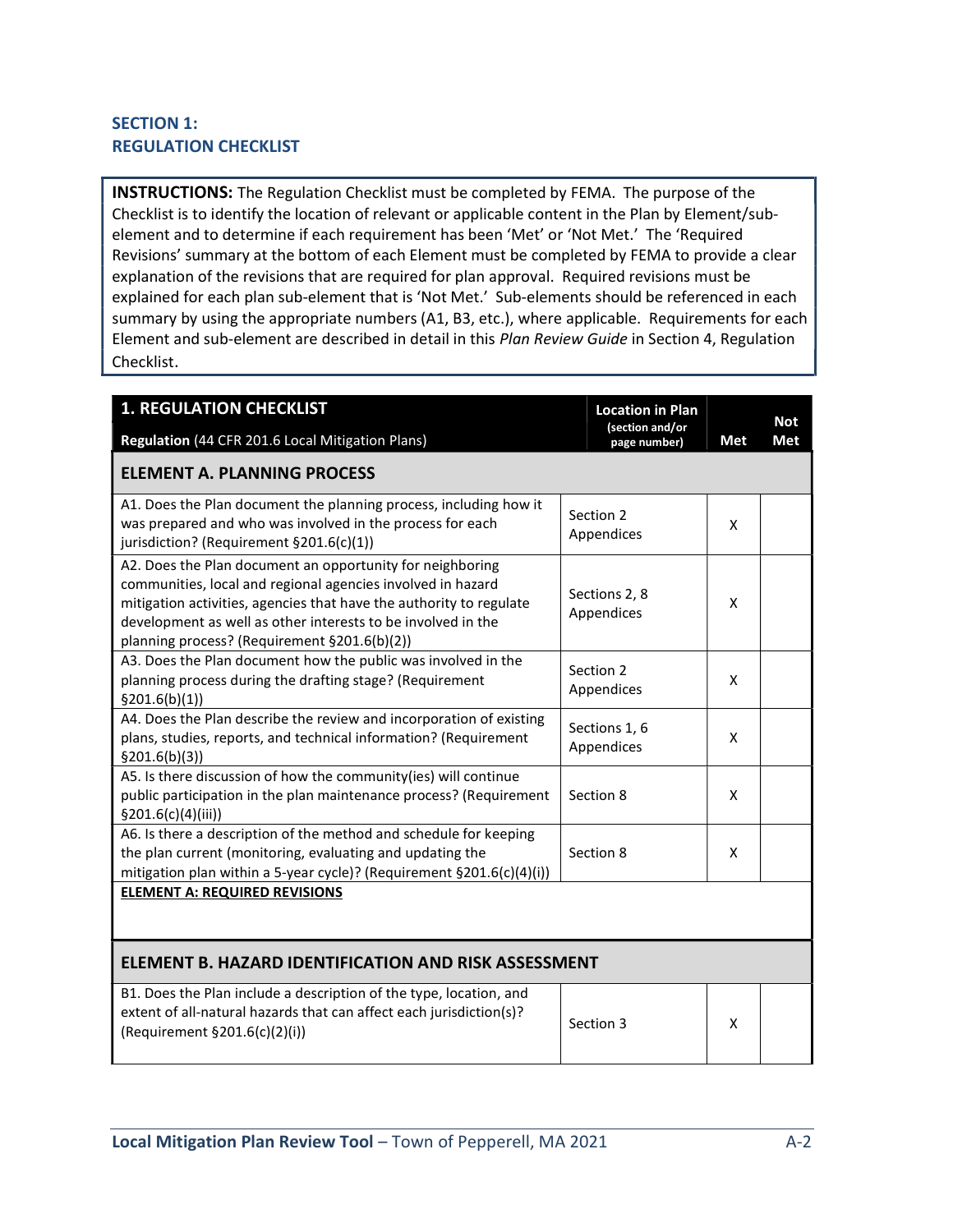| Met<br><b>Met</b><br>page number)<br>B2. Does the Plan include information on previous occurrences of<br>hazard events and on the probability of future hazard events for<br>Sections 1, 3<br>X<br>each jurisdiction? (Requirement §201.6(c)(2)(i))<br>B3. Is there a description of each identified hazard's impact on the<br>Sections 1, 4, 5<br>community as well as an overall summary of the community's<br>X<br>Appendices<br>vulnerability for each jurisdiction? (Requirement §201.6(c)(2)(ii))<br>B4. Does the Plan address NFIP insured structures within the<br>jurisdiction that have been repetitively damaged by floods?<br>Section 3, p. 3-13<br>X<br>(Requirement §201.6(c)(2)(ii))<br><b>ELEMENT B: REQUIRED REVISIONS</b><br><b>ELEMENT C. MITIGATION STRATEGY</b><br>C1. Does the plan document each jurisdiction's existing authorities,<br>policies, programs and resources and its ability to expand on and<br>Section 6<br>X<br>improve these existing policies and programs? (Requirement<br>Appendix D<br>\$201.6(c)(3)]<br>C2. Does the Plan address each jurisdiction's participation in the<br>NFIP and continued compliance with NFIP requirements, as<br>Section 6<br>Χ<br>appropriate? (Requirement §201.6(c)(3)(ii))<br>C3. Does the Plan include goals to reduce/avoid long-term<br>vulnerabilities to the identified hazards? (Requirement<br>Section 7<br>X<br>\$201.6(c)(3)(i))<br>C4. Does the Plan identify and analyze a comprehensive range of<br>specific mitigation actions and projects for each jurisdiction being<br>Section 7<br>considered to reduce the effects of hazards, with emphasis on new<br>X<br>Appendices<br>and existing buildings and infrastructure? (Requirement<br>\$201.6(c)(3)(ii))<br>C5. Does the Plan contain an action plan that describes how the<br>actions identified will be prioritized (including cost benefit review),<br>Section 7, Table 7.3<br>X<br>implemented, and administered by each jurisdiction? (Requirement<br>Appendices<br>§201.6(c)(3)(iv)); (Requirement §201.6(c)(3)(iii))<br>C6. Does the Plan describe a process by which local governments<br>will integrate the requirements of the mitigation plan into other<br>Section 8<br>planning mechanisms, such as comprehensive or capital<br>X<br>Appendices<br>improvement plans, when appropriate? (Requirement<br>\$201.6(c)(4)(ii))<br><b>ELEMENT C: REQUIRED REVISIONS</b><br>ELEMENT D. PLAN REVIEW, EVALUATION, AND IMPLEMENTATION (applicable to plan<br>updates only)<br>D1. Was the plan revised to reflect changes in development?<br>Section 4<br>X<br>(Requirement §201.6(d)(3))<br>D2. Was the plan revised to reflect progress in local mitigation<br>Section 7 (7.2.1)<br>Χ | <b>1. REGULATION CHECKLIST</b><br><b>Location in Plan</b><br>(section and/or |  |  | <b>Not</b> |  |
|-----------------------------------------------------------------------------------------------------------------------------------------------------------------------------------------------------------------------------------------------------------------------------------------------------------------------------------------------------------------------------------------------------------------------------------------------------------------------------------------------------------------------------------------------------------------------------------------------------------------------------------------------------------------------------------------------------------------------------------------------------------------------------------------------------------------------------------------------------------------------------------------------------------------------------------------------------------------------------------------------------------------------------------------------------------------------------------------------------------------------------------------------------------------------------------------------------------------------------------------------------------------------------------------------------------------------------------------------------------------------------------------------------------------------------------------------------------------------------------------------------------------------------------------------------------------------------------------------------------------------------------------------------------------------------------------------------------------------------------------------------------------------------------------------------------------------------------------------------------------------------------------------------------------------------------------------------------------------------------------------------------------------------------------------------------------------------------------------------------------------------------------------------------------------------------------------------------------------------------------------------------------------------------------------------------------------------------------------------------------------------------------------------------------------------------------------------------------------------------------------------------------------------------------------------------------------------------------------------------------------------------------------------------------------------------------------------------------------------------------|------------------------------------------------------------------------------|--|--|------------|--|
|                                                                                                                                                                                                                                                                                                                                                                                                                                                                                                                                                                                                                                                                                                                                                                                                                                                                                                                                                                                                                                                                                                                                                                                                                                                                                                                                                                                                                                                                                                                                                                                                                                                                                                                                                                                                                                                                                                                                                                                                                                                                                                                                                                                                                                                                                                                                                                                                                                                                                                                                                                                                                                                                                                                                         | Regulation (44 CFR 201.6 Local Mitigation Plans)                             |  |  |            |  |
|                                                                                                                                                                                                                                                                                                                                                                                                                                                                                                                                                                                                                                                                                                                                                                                                                                                                                                                                                                                                                                                                                                                                                                                                                                                                                                                                                                                                                                                                                                                                                                                                                                                                                                                                                                                                                                                                                                                                                                                                                                                                                                                                                                                                                                                                                                                                                                                                                                                                                                                                                                                                                                                                                                                                         |                                                                              |  |  |            |  |
|                                                                                                                                                                                                                                                                                                                                                                                                                                                                                                                                                                                                                                                                                                                                                                                                                                                                                                                                                                                                                                                                                                                                                                                                                                                                                                                                                                                                                                                                                                                                                                                                                                                                                                                                                                                                                                                                                                                                                                                                                                                                                                                                                                                                                                                                                                                                                                                                                                                                                                                                                                                                                                                                                                                                         |                                                                              |  |  |            |  |
|                                                                                                                                                                                                                                                                                                                                                                                                                                                                                                                                                                                                                                                                                                                                                                                                                                                                                                                                                                                                                                                                                                                                                                                                                                                                                                                                                                                                                                                                                                                                                                                                                                                                                                                                                                                                                                                                                                                                                                                                                                                                                                                                                                                                                                                                                                                                                                                                                                                                                                                                                                                                                                                                                                                                         |                                                                              |  |  |            |  |
|                                                                                                                                                                                                                                                                                                                                                                                                                                                                                                                                                                                                                                                                                                                                                                                                                                                                                                                                                                                                                                                                                                                                                                                                                                                                                                                                                                                                                                                                                                                                                                                                                                                                                                                                                                                                                                                                                                                                                                                                                                                                                                                                                                                                                                                                                                                                                                                                                                                                                                                                                                                                                                                                                                                                         |                                                                              |  |  |            |  |
|                                                                                                                                                                                                                                                                                                                                                                                                                                                                                                                                                                                                                                                                                                                                                                                                                                                                                                                                                                                                                                                                                                                                                                                                                                                                                                                                                                                                                                                                                                                                                                                                                                                                                                                                                                                                                                                                                                                                                                                                                                                                                                                                                                                                                                                                                                                                                                                                                                                                                                                                                                                                                                                                                                                                         |                                                                              |  |  |            |  |
|                                                                                                                                                                                                                                                                                                                                                                                                                                                                                                                                                                                                                                                                                                                                                                                                                                                                                                                                                                                                                                                                                                                                                                                                                                                                                                                                                                                                                                                                                                                                                                                                                                                                                                                                                                                                                                                                                                                                                                                                                                                                                                                                                                                                                                                                                                                                                                                                                                                                                                                                                                                                                                                                                                                                         |                                                                              |  |  |            |  |
|                                                                                                                                                                                                                                                                                                                                                                                                                                                                                                                                                                                                                                                                                                                                                                                                                                                                                                                                                                                                                                                                                                                                                                                                                                                                                                                                                                                                                                                                                                                                                                                                                                                                                                                                                                                                                                                                                                                                                                                                                                                                                                                                                                                                                                                                                                                                                                                                                                                                                                                                                                                                                                                                                                                                         |                                                                              |  |  |            |  |
|                                                                                                                                                                                                                                                                                                                                                                                                                                                                                                                                                                                                                                                                                                                                                                                                                                                                                                                                                                                                                                                                                                                                                                                                                                                                                                                                                                                                                                                                                                                                                                                                                                                                                                                                                                                                                                                                                                                                                                                                                                                                                                                                                                                                                                                                                                                                                                                                                                                                                                                                                                                                                                                                                                                                         |                                                                              |  |  |            |  |
|                                                                                                                                                                                                                                                                                                                                                                                                                                                                                                                                                                                                                                                                                                                                                                                                                                                                                                                                                                                                                                                                                                                                                                                                                                                                                                                                                                                                                                                                                                                                                                                                                                                                                                                                                                                                                                                                                                                                                                                                                                                                                                                                                                                                                                                                                                                                                                                                                                                                                                                                                                                                                                                                                                                                         |                                                                              |  |  |            |  |
|                                                                                                                                                                                                                                                                                                                                                                                                                                                                                                                                                                                                                                                                                                                                                                                                                                                                                                                                                                                                                                                                                                                                                                                                                                                                                                                                                                                                                                                                                                                                                                                                                                                                                                                                                                                                                                                                                                                                                                                                                                                                                                                                                                                                                                                                                                                                                                                                                                                                                                                                                                                                                                                                                                                                         |                                                                              |  |  |            |  |
|                                                                                                                                                                                                                                                                                                                                                                                                                                                                                                                                                                                                                                                                                                                                                                                                                                                                                                                                                                                                                                                                                                                                                                                                                                                                                                                                                                                                                                                                                                                                                                                                                                                                                                                                                                                                                                                                                                                                                                                                                                                                                                                                                                                                                                                                                                                                                                                                                                                                                                                                                                                                                                                                                                                                         |                                                                              |  |  |            |  |
|                                                                                                                                                                                                                                                                                                                                                                                                                                                                                                                                                                                                                                                                                                                                                                                                                                                                                                                                                                                                                                                                                                                                                                                                                                                                                                                                                                                                                                                                                                                                                                                                                                                                                                                                                                                                                                                                                                                                                                                                                                                                                                                                                                                                                                                                                                                                                                                                                                                                                                                                                                                                                                                                                                                                         |                                                                              |  |  |            |  |
|                                                                                                                                                                                                                                                                                                                                                                                                                                                                                                                                                                                                                                                                                                                                                                                                                                                                                                                                                                                                                                                                                                                                                                                                                                                                                                                                                                                                                                                                                                                                                                                                                                                                                                                                                                                                                                                                                                                                                                                                                                                                                                                                                                                                                                                                                                                                                                                                                                                                                                                                                                                                                                                                                                                                         |                                                                              |  |  |            |  |
|                                                                                                                                                                                                                                                                                                                                                                                                                                                                                                                                                                                                                                                                                                                                                                                                                                                                                                                                                                                                                                                                                                                                                                                                                                                                                                                                                                                                                                                                                                                                                                                                                                                                                                                                                                                                                                                                                                                                                                                                                                                                                                                                                                                                                                                                                                                                                                                                                                                                                                                                                                                                                                                                                                                                         |                                                                              |  |  |            |  |
|                                                                                                                                                                                                                                                                                                                                                                                                                                                                                                                                                                                                                                                                                                                                                                                                                                                                                                                                                                                                                                                                                                                                                                                                                                                                                                                                                                                                                                                                                                                                                                                                                                                                                                                                                                                                                                                                                                                                                                                                                                                                                                                                                                                                                                                                                                                                                                                                                                                                                                                                                                                                                                                                                                                                         |                                                                              |  |  |            |  |
|                                                                                                                                                                                                                                                                                                                                                                                                                                                                                                                                                                                                                                                                                                                                                                                                                                                                                                                                                                                                                                                                                                                                                                                                                                                                                                                                                                                                                                                                                                                                                                                                                                                                                                                                                                                                                                                                                                                                                                                                                                                                                                                                                                                                                                                                                                                                                                                                                                                                                                                                                                                                                                                                                                                                         |                                                                              |  |  |            |  |
|                                                                                                                                                                                                                                                                                                                                                                                                                                                                                                                                                                                                                                                                                                                                                                                                                                                                                                                                                                                                                                                                                                                                                                                                                                                                                                                                                                                                                                                                                                                                                                                                                                                                                                                                                                                                                                                                                                                                                                                                                                                                                                                                                                                                                                                                                                                                                                                                                                                                                                                                                                                                                                                                                                                                         |                                                                              |  |  |            |  |
|                                                                                                                                                                                                                                                                                                                                                                                                                                                                                                                                                                                                                                                                                                                                                                                                                                                                                                                                                                                                                                                                                                                                                                                                                                                                                                                                                                                                                                                                                                                                                                                                                                                                                                                                                                                                                                                                                                                                                                                                                                                                                                                                                                                                                                                                                                                                                                                                                                                                                                                                                                                                                                                                                                                                         |                                                                              |  |  |            |  |
|                                                                                                                                                                                                                                                                                                                                                                                                                                                                                                                                                                                                                                                                                                                                                                                                                                                                                                                                                                                                                                                                                                                                                                                                                                                                                                                                                                                                                                                                                                                                                                                                                                                                                                                                                                                                                                                                                                                                                                                                                                                                                                                                                                                                                                                                                                                                                                                                                                                                                                                                                                                                                                                                                                                                         |                                                                              |  |  |            |  |
|                                                                                                                                                                                                                                                                                                                                                                                                                                                                                                                                                                                                                                                                                                                                                                                                                                                                                                                                                                                                                                                                                                                                                                                                                                                                                                                                                                                                                                                                                                                                                                                                                                                                                                                                                                                                                                                                                                                                                                                                                                                                                                                                                                                                                                                                                                                                                                                                                                                                                                                                                                                                                                                                                                                                         |                                                                              |  |  |            |  |
|                                                                                                                                                                                                                                                                                                                                                                                                                                                                                                                                                                                                                                                                                                                                                                                                                                                                                                                                                                                                                                                                                                                                                                                                                                                                                                                                                                                                                                                                                                                                                                                                                                                                                                                                                                                                                                                                                                                                                                                                                                                                                                                                                                                                                                                                                                                                                                                                                                                                                                                                                                                                                                                                                                                                         |                                                                              |  |  |            |  |
|                                                                                                                                                                                                                                                                                                                                                                                                                                                                                                                                                                                                                                                                                                                                                                                                                                                                                                                                                                                                                                                                                                                                                                                                                                                                                                                                                                                                                                                                                                                                                                                                                                                                                                                                                                                                                                                                                                                                                                                                                                                                                                                                                                                                                                                                                                                                                                                                                                                                                                                                                                                                                                                                                                                                         |                                                                              |  |  |            |  |
|                                                                                                                                                                                                                                                                                                                                                                                                                                                                                                                                                                                                                                                                                                                                                                                                                                                                                                                                                                                                                                                                                                                                                                                                                                                                                                                                                                                                                                                                                                                                                                                                                                                                                                                                                                                                                                                                                                                                                                                                                                                                                                                                                                                                                                                                                                                                                                                                                                                                                                                                                                                                                                                                                                                                         |                                                                              |  |  |            |  |
|                                                                                                                                                                                                                                                                                                                                                                                                                                                                                                                                                                                                                                                                                                                                                                                                                                                                                                                                                                                                                                                                                                                                                                                                                                                                                                                                                                                                                                                                                                                                                                                                                                                                                                                                                                                                                                                                                                                                                                                                                                                                                                                                                                                                                                                                                                                                                                                                                                                                                                                                                                                                                                                                                                                                         |                                                                              |  |  |            |  |
|                                                                                                                                                                                                                                                                                                                                                                                                                                                                                                                                                                                                                                                                                                                                                                                                                                                                                                                                                                                                                                                                                                                                                                                                                                                                                                                                                                                                                                                                                                                                                                                                                                                                                                                                                                                                                                                                                                                                                                                                                                                                                                                                                                                                                                                                                                                                                                                                                                                                                                                                                                                                                                                                                                                                         |                                                                              |  |  |            |  |
|                                                                                                                                                                                                                                                                                                                                                                                                                                                                                                                                                                                                                                                                                                                                                                                                                                                                                                                                                                                                                                                                                                                                                                                                                                                                                                                                                                                                                                                                                                                                                                                                                                                                                                                                                                                                                                                                                                                                                                                                                                                                                                                                                                                                                                                                                                                                                                                                                                                                                                                                                                                                                                                                                                                                         |                                                                              |  |  |            |  |
|                                                                                                                                                                                                                                                                                                                                                                                                                                                                                                                                                                                                                                                                                                                                                                                                                                                                                                                                                                                                                                                                                                                                                                                                                                                                                                                                                                                                                                                                                                                                                                                                                                                                                                                                                                                                                                                                                                                                                                                                                                                                                                                                                                                                                                                                                                                                                                                                                                                                                                                                                                                                                                                                                                                                         |                                                                              |  |  |            |  |
|                                                                                                                                                                                                                                                                                                                                                                                                                                                                                                                                                                                                                                                                                                                                                                                                                                                                                                                                                                                                                                                                                                                                                                                                                                                                                                                                                                                                                                                                                                                                                                                                                                                                                                                                                                                                                                                                                                                                                                                                                                                                                                                                                                                                                                                                                                                                                                                                                                                                                                                                                                                                                                                                                                                                         |                                                                              |  |  |            |  |
|                                                                                                                                                                                                                                                                                                                                                                                                                                                                                                                                                                                                                                                                                                                                                                                                                                                                                                                                                                                                                                                                                                                                                                                                                                                                                                                                                                                                                                                                                                                                                                                                                                                                                                                                                                                                                                                                                                                                                                                                                                                                                                                                                                                                                                                                                                                                                                                                                                                                                                                                                                                                                                                                                                                                         |                                                                              |  |  |            |  |
|                                                                                                                                                                                                                                                                                                                                                                                                                                                                                                                                                                                                                                                                                                                                                                                                                                                                                                                                                                                                                                                                                                                                                                                                                                                                                                                                                                                                                                                                                                                                                                                                                                                                                                                                                                                                                                                                                                                                                                                                                                                                                                                                                                                                                                                                                                                                                                                                                                                                                                                                                                                                                                                                                                                                         |                                                                              |  |  |            |  |
|                                                                                                                                                                                                                                                                                                                                                                                                                                                                                                                                                                                                                                                                                                                                                                                                                                                                                                                                                                                                                                                                                                                                                                                                                                                                                                                                                                                                                                                                                                                                                                                                                                                                                                                                                                                                                                                                                                                                                                                                                                                                                                                                                                                                                                                                                                                                                                                                                                                                                                                                                                                                                                                                                                                                         |                                                                              |  |  |            |  |
|                                                                                                                                                                                                                                                                                                                                                                                                                                                                                                                                                                                                                                                                                                                                                                                                                                                                                                                                                                                                                                                                                                                                                                                                                                                                                                                                                                                                                                                                                                                                                                                                                                                                                                                                                                                                                                                                                                                                                                                                                                                                                                                                                                                                                                                                                                                                                                                                                                                                                                                                                                                                                                                                                                                                         |                                                                              |  |  |            |  |
|                                                                                                                                                                                                                                                                                                                                                                                                                                                                                                                                                                                                                                                                                                                                                                                                                                                                                                                                                                                                                                                                                                                                                                                                                                                                                                                                                                                                                                                                                                                                                                                                                                                                                                                                                                                                                                                                                                                                                                                                                                                                                                                                                                                                                                                                                                                                                                                                                                                                                                                                                                                                                                                                                                                                         |                                                                              |  |  |            |  |
|                                                                                                                                                                                                                                                                                                                                                                                                                                                                                                                                                                                                                                                                                                                                                                                                                                                                                                                                                                                                                                                                                                                                                                                                                                                                                                                                                                                                                                                                                                                                                                                                                                                                                                                                                                                                                                                                                                                                                                                                                                                                                                                                                                                                                                                                                                                                                                                                                                                                                                                                                                                                                                                                                                                                         |                                                                              |  |  |            |  |
|                                                                                                                                                                                                                                                                                                                                                                                                                                                                                                                                                                                                                                                                                                                                                                                                                                                                                                                                                                                                                                                                                                                                                                                                                                                                                                                                                                                                                                                                                                                                                                                                                                                                                                                                                                                                                                                                                                                                                                                                                                                                                                                                                                                                                                                                                                                                                                                                                                                                                                                                                                                                                                                                                                                                         |                                                                              |  |  |            |  |
|                                                                                                                                                                                                                                                                                                                                                                                                                                                                                                                                                                                                                                                                                                                                                                                                                                                                                                                                                                                                                                                                                                                                                                                                                                                                                                                                                                                                                                                                                                                                                                                                                                                                                                                                                                                                                                                                                                                                                                                                                                                                                                                                                                                                                                                                                                                                                                                                                                                                                                                                                                                                                                                                                                                                         |                                                                              |  |  |            |  |
|                                                                                                                                                                                                                                                                                                                                                                                                                                                                                                                                                                                                                                                                                                                                                                                                                                                                                                                                                                                                                                                                                                                                                                                                                                                                                                                                                                                                                                                                                                                                                                                                                                                                                                                                                                                                                                                                                                                                                                                                                                                                                                                                                                                                                                                                                                                                                                                                                                                                                                                                                                                                                                                                                                                                         |                                                                              |  |  |            |  |
|                                                                                                                                                                                                                                                                                                                                                                                                                                                                                                                                                                                                                                                                                                                                                                                                                                                                                                                                                                                                                                                                                                                                                                                                                                                                                                                                                                                                                                                                                                                                                                                                                                                                                                                                                                                                                                                                                                                                                                                                                                                                                                                                                                                                                                                                                                                                                                                                                                                                                                                                                                                                                                                                                                                                         |                                                                              |  |  |            |  |
|                                                                                                                                                                                                                                                                                                                                                                                                                                                                                                                                                                                                                                                                                                                                                                                                                                                                                                                                                                                                                                                                                                                                                                                                                                                                                                                                                                                                                                                                                                                                                                                                                                                                                                                                                                                                                                                                                                                                                                                                                                                                                                                                                                                                                                                                                                                                                                                                                                                                                                                                                                                                                                                                                                                                         |                                                                              |  |  |            |  |
|                                                                                                                                                                                                                                                                                                                                                                                                                                                                                                                                                                                                                                                                                                                                                                                                                                                                                                                                                                                                                                                                                                                                                                                                                                                                                                                                                                                                                                                                                                                                                                                                                                                                                                                                                                                                                                                                                                                                                                                                                                                                                                                                                                                                                                                                                                                                                                                                                                                                                                                                                                                                                                                                                                                                         |                                                                              |  |  |            |  |
|                                                                                                                                                                                                                                                                                                                                                                                                                                                                                                                                                                                                                                                                                                                                                                                                                                                                                                                                                                                                                                                                                                                                                                                                                                                                                                                                                                                                                                                                                                                                                                                                                                                                                                                                                                                                                                                                                                                                                                                                                                                                                                                                                                                                                                                                                                                                                                                                                                                                                                                                                                                                                                                                                                                                         |                                                                              |  |  |            |  |
|                                                                                                                                                                                                                                                                                                                                                                                                                                                                                                                                                                                                                                                                                                                                                                                                                                                                                                                                                                                                                                                                                                                                                                                                                                                                                                                                                                                                                                                                                                                                                                                                                                                                                                                                                                                                                                                                                                                                                                                                                                                                                                                                                                                                                                                                                                                                                                                                                                                                                                                                                                                                                                                                                                                                         |                                                                              |  |  |            |  |
|                                                                                                                                                                                                                                                                                                                                                                                                                                                                                                                                                                                                                                                                                                                                                                                                                                                                                                                                                                                                                                                                                                                                                                                                                                                                                                                                                                                                                                                                                                                                                                                                                                                                                                                                                                                                                                                                                                                                                                                                                                                                                                                                                                                                                                                                                                                                                                                                                                                                                                                                                                                                                                                                                                                                         |                                                                              |  |  |            |  |
|                                                                                                                                                                                                                                                                                                                                                                                                                                                                                                                                                                                                                                                                                                                                                                                                                                                                                                                                                                                                                                                                                                                                                                                                                                                                                                                                                                                                                                                                                                                                                                                                                                                                                                                                                                                                                                                                                                                                                                                                                                                                                                                                                                                                                                                                                                                                                                                                                                                                                                                                                                                                                                                                                                                                         | efforts? (Requirement §201.6(d)(3))                                          |  |  |            |  |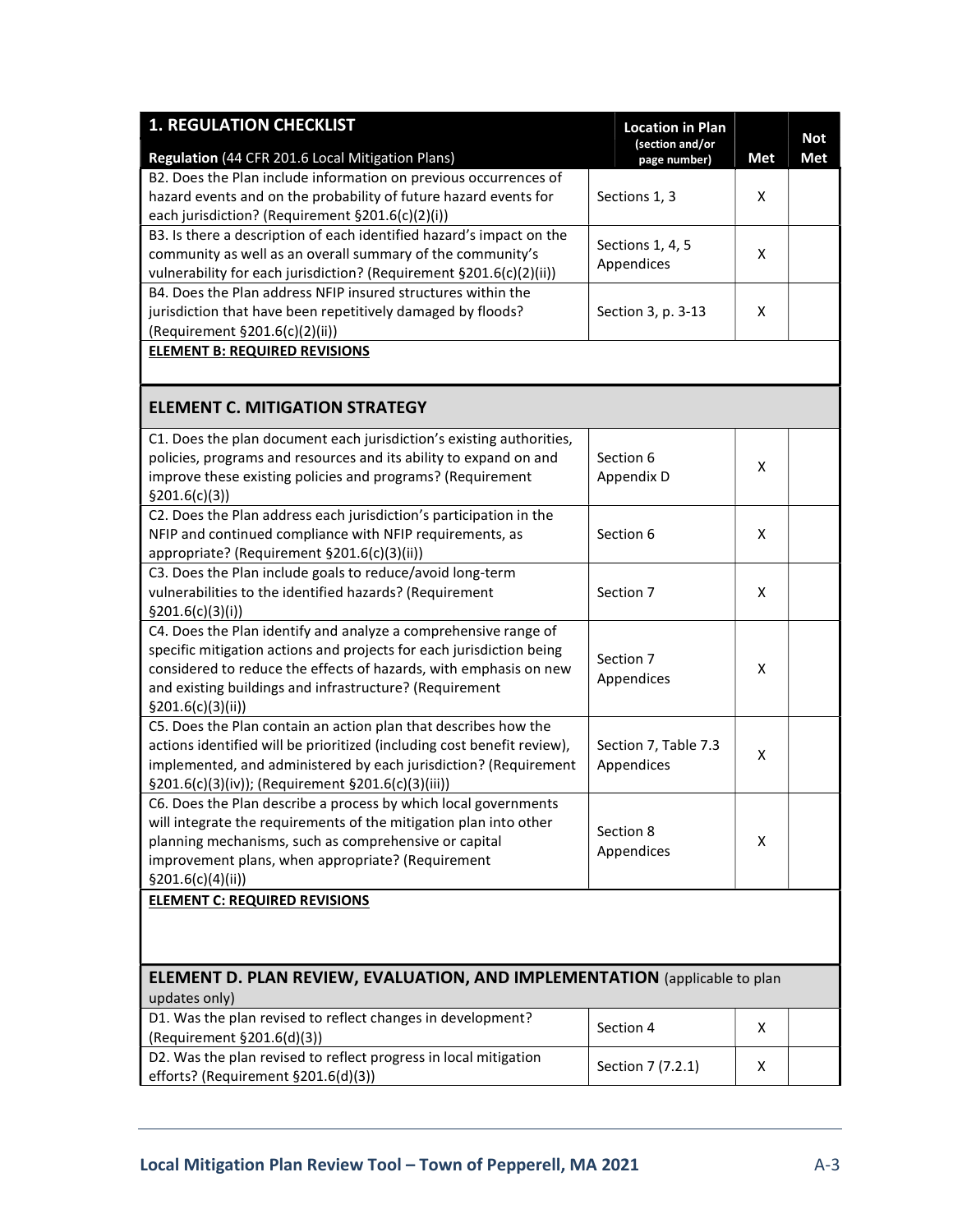| <b>1. REGULATION CHECKLIST</b>                                                                                                                              | <b>Location in Plan</b><br>(section and/or |     | <b>Not</b> |
|-------------------------------------------------------------------------------------------------------------------------------------------------------------|--------------------------------------------|-----|------------|
| Regulation (44 CFR 201.6 Local Mitigation Plans)                                                                                                            | page number)                               | Met | Met        |
| D3. Was the plan revised to reflect changes in priorities?                                                                                                  | Section 7, Table 7.1                       | X   |            |
| (Requirement §201.6(d)(3))                                                                                                                                  |                                            |     |            |
| <b>ELEMENT D: REQUIRED REVISIONS</b>                                                                                                                        |                                            |     |            |
| <b>ELEMENT E. PLAN ADOPTION</b>                                                                                                                             |                                            |     |            |
| E1. Does the Plan include documentation that the plan has been<br>formally adopted by the governing body of the jurisdiction                                | Pepperell adopted<br>Plan on 9/13/2021.    | X   |            |
| requesting approval? (Requirement §201.6(c)(5))                                                                                                             | Signed copy of<br>Adoption is on file.     |     |            |
| E2. For multi-jurisdictional plans, has each jurisdiction requesting<br>approval of the plan documented formal plan adoption?                               | This is a single                           | N/A |            |
| (Requirement §201.6(c)(5))                                                                                                                                  | jurisdiction plan.                         |     |            |
| <b>ELEMENT E: REQUIRED REVISIONS</b><br>ELEMENT F. ADDITIONAL STATE REQUIREMENTS (OPTIONAL FOR STATE REVIEWERS<br><b>ONLY; NOT TO BE COMPLETED BY FEMA)</b> |                                            |     |            |
| F1.                                                                                                                                                         |                                            |     |            |
| F2.                                                                                                                                                         |                                            |     |            |
| <b>ELEMENT F: REQUIRED REVISIONS</b>                                                                                                                        |                                            |     |            |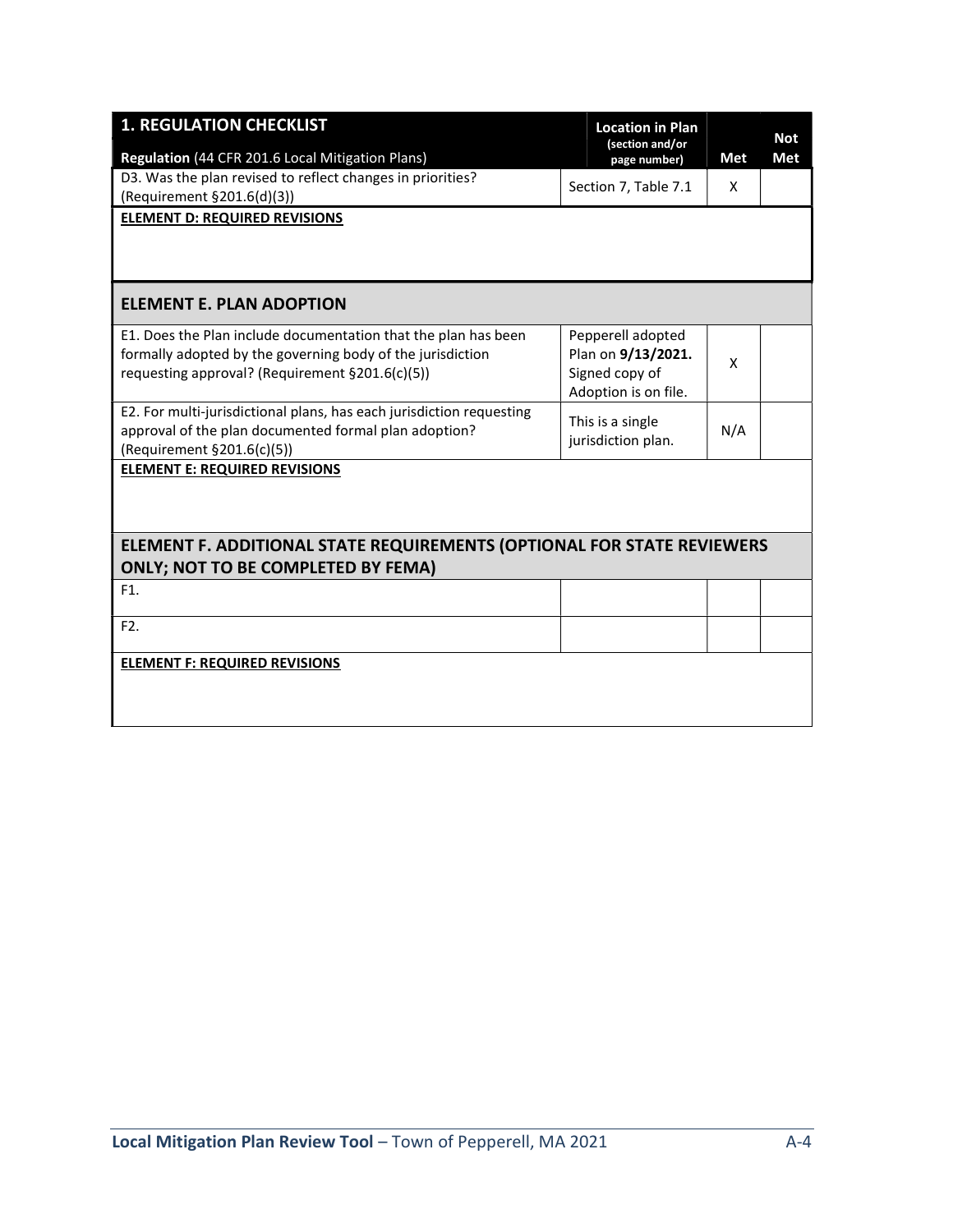# SECTION 2: PLAN ASSESSMENT

# A. Plan Strengths and Opportunities for Improvement

This section provides a discussion of the strengths of the plan document and identifies areas where these could be improved beyond minimum requirements.

Recommended Correction: Would like to see the Plan's front cover page enlarge the Town's two Seals (symbols) to make them more legible and draw the attention to this being the Town's Plan. The contractor's logo is fully legible and larger than the Town's Seals.

# Element A: Planning Process

# Strengths:

- The incorporation of the Municipal Vulnerability Preparedness planning process for climate change resiliency ensured a more comprehensive approach to mitigation.
- The fact that the planning process was able to continue through the 2020 Covid-19 pandemic is a major success! The Town was able to utilize the various available virtual tools to maintain the momentum and commit towards risk reduction with its communities during these difficult challenges.
- Well done on assembling not only the MVP/HMP Core Team, but also the Advisory Group. This Group consists of local residents representing different sectors in the community. This is considered a best practice and should be used as a good example of community involvement!
- Community officials and stakeholders were effectively engaged in the MVP/HMP planning process. Their feedback shaped the content of the plan.
- Excellent readability, plan organization, and use of graphics. Great maps and good documentation throughout and good citations for the sources of information. Excellent description and documentation of the planning process.

# Opportunities for Improvement:

- Element A5.a appears to not have been fully addressed. It may be in the plan, however a description of how the jurisdiction will continue to seek public participation after the plan has been approved and during the plan's maintenance was not evident.
- There was no reference to the previous approved plan (name, approval date) and that this plan is an update of that plan. It's important to explain the continuity from plan approval and update to the next plan. It was difficult to find that this plan was approved last under the Northern Middlesex COG Multi-Jurisdiction Hazard Mitigation Plan in 2015. Provide this explanation as part of the Introduction and the Planning Process description.
- To protect two well heads in Pepperell, cooperative efforts between Pepperell and Groton is required as stated in the Plan. Was the Town of Groton invited to the table for this HMP planning process? The Town of Pepperell is encouraged to invite and include on its of list of stakeholders the Town of Groton.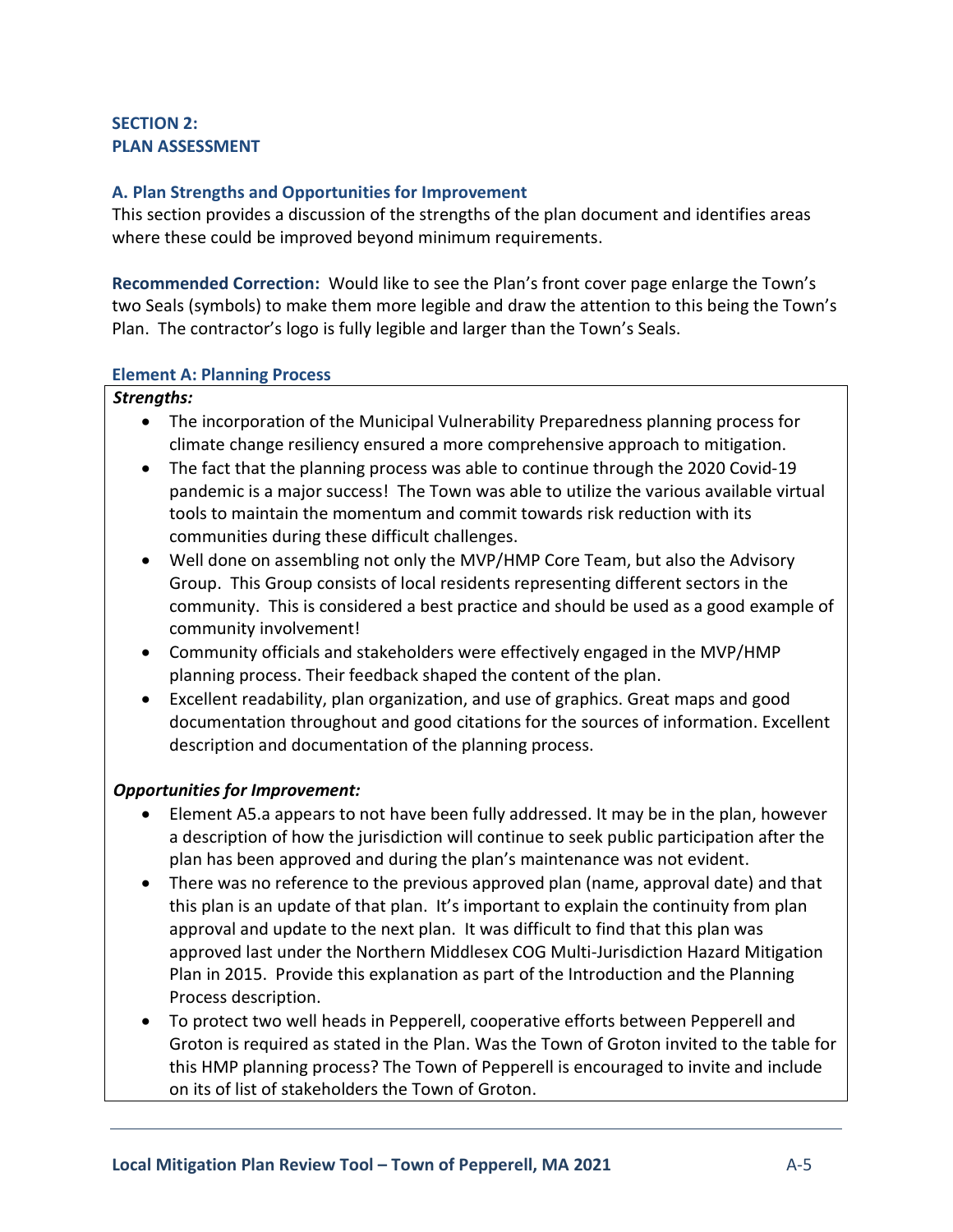# Element B: Hazard Identification and Risk Assessment

# Strengths:

- The risk assessment is well organized, very comprehensive, and provides very thorough descriptions of the hazards and vulnerabilities that are easy to read and understand. It places the community's risk in the context of the surrounding areas and even within the state. Well done!
- The local plan utilizes and connects its update with the 2018 Massachusetts State Hazard Mitigation and Climate Action Plan (SHMCAP).
- Vulnerability and risk are described from several important aspects (society/vulnerable populations, health and economic impacts, infrastructure/assets, environment).
- Significant community input from the MVP process helped develop the vulnerability and risk assessment.
- Impacts from Climate Change are addressed in the Town's risk assessment.

# Opportunities for Improvement:

- Ensure that the Risk Assessment connects with the Community Profile information. The Community Profile information provides a detailed look at the community in terms of its assets, population and development, and features.
- Further explore the root causes of the vulnerabilities by asking more "why" questions to get stronger vulnerability problem statements for mitigation. For example, why is the identified area of the town vulnerable say to flash flooding? Is it the construction of how the structures are built? Is it the drainage structures that are undersized or insufficient? Is this a result of outdated design standards and construction building codes, etc.? Then, the solutions can more effectively target actions that reduce or eliminate the risk for the long term.
- An effective plan clearly establishes the risk assessment's vulnerability problem statements of what needs to be mitigated, how, why, and what the priorities are of these to the community. Then, these problem statements are carried into the Mitigation Strategy and connected to show how the action(s) mitigates that problem (provides a long-term solution or alternative) and will meet the Town's goals. Through the updates, the connection then continues to show how the Town is making progress through its actions towards these identified problem statements.

# Element C: Mitigation Strategy

# Strengths:

- The plan provides a comprehensive, detailed description of the community's existing programs, plans, and policies that relate to mitigation.
- The plan highlights the different plans and programs into which the community can and has incorporate(-d) in the mitigation plan. There needs to be a specific narrative describing how the incorporation was achieved.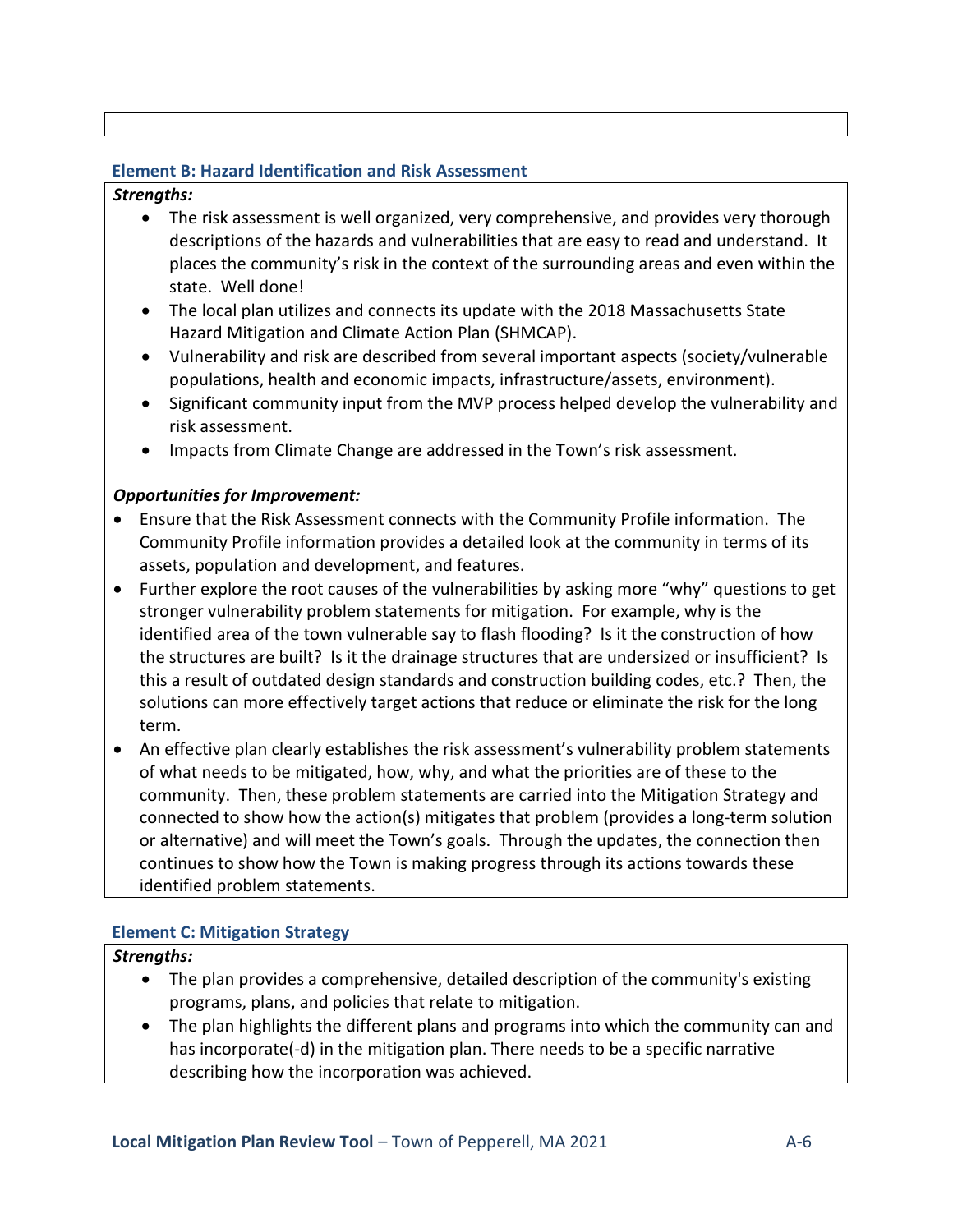The plan update validated the previously approved plan's hazard mitigation goals with some adjustments to reflect a Town plan rather than being a regional plan. Good goals!

# Opportunities for Improvement:

- Several of the proposed "Mitigation" actions in Section 7.2.4.1 [page 7-1(?)] extracted from Table 7-3 do not meet the definition of Mitigation that is so thoroughly defined in Section 7.2 on page 7-2. Therefore, this requirement (C4) was minimally met. Most actions were either studies or preparedness/response type of actions. Ensure that the focus of the mitigation strategy is on mitigation, rather than preparedness. Mitigation actions reduce or eliminate long-term risk and are different from actions taken to prepare for or respond to hazard events. Mitigation activities lessen or eliminate the need for preparedness or response resources in the future. If there are preparedness actions, it is helpful for the reader to identify these as such to clarify these differences.
- The greatest potential opportunity in the next plan updates lies in further understanding the root causes of the Town's vulnerabilities and developing the solutions (actions) that target those root causes. Then demonstrate how progress is being made through these actions towards alleviating or minimizing the identified vulnerabilities (problem statements) for the long term and thus meeting the Town's mitigation goals.
- The connection between the vulnerability problem statements under each hazard section and the solutions (mitigation actions) can be strengthened in future updates. This can be accomplished in the Mitigation Strategy section or as an appendix. Within the proposed actions table, the action can also be accompanied by the information that identifies which problem(s) the action is addressing. This added information then addresses how the action (solution) will reduce or eliminate the root cause of what's creating the vulnerability in the first place (the problem statement) as identified in the risk assessment.
- Identify key NFIP related information such as variances, important site visits and floodplain management ordinance or model bylaw that are relative to the Town's strategy for NFIP continued compliance. Recommend addressing actions that increase the number of properties with flood insurance policies. To expand and strengthen the NFIP continued compliance requirement, check the new MEMA's Floodplain Management Model Bylaw. https://www.mass.gov/guides/floodplain-management Massachusetts 2020 Model Floodplain Bylaws. https://msc.fema.gov/portal
- Encourage proposed mitigation actions for the 15 repetitive loss properties that were noted in the plan on page 3-13.
- Consider mitigation actions which address the historic preservation needs, resources, goals, and actions.
- Show how the Town may be integrating its Mitigation Goals into the Town's Comprehensive Plan goals and policies. There is an action to integrate this plan into the Town's Open Space Plan. This can be considered another best practice and a successful example of an effective plan that's being used!

#### Element D: Plan Update, Evaluation, and Implementation (Plan Updates Only)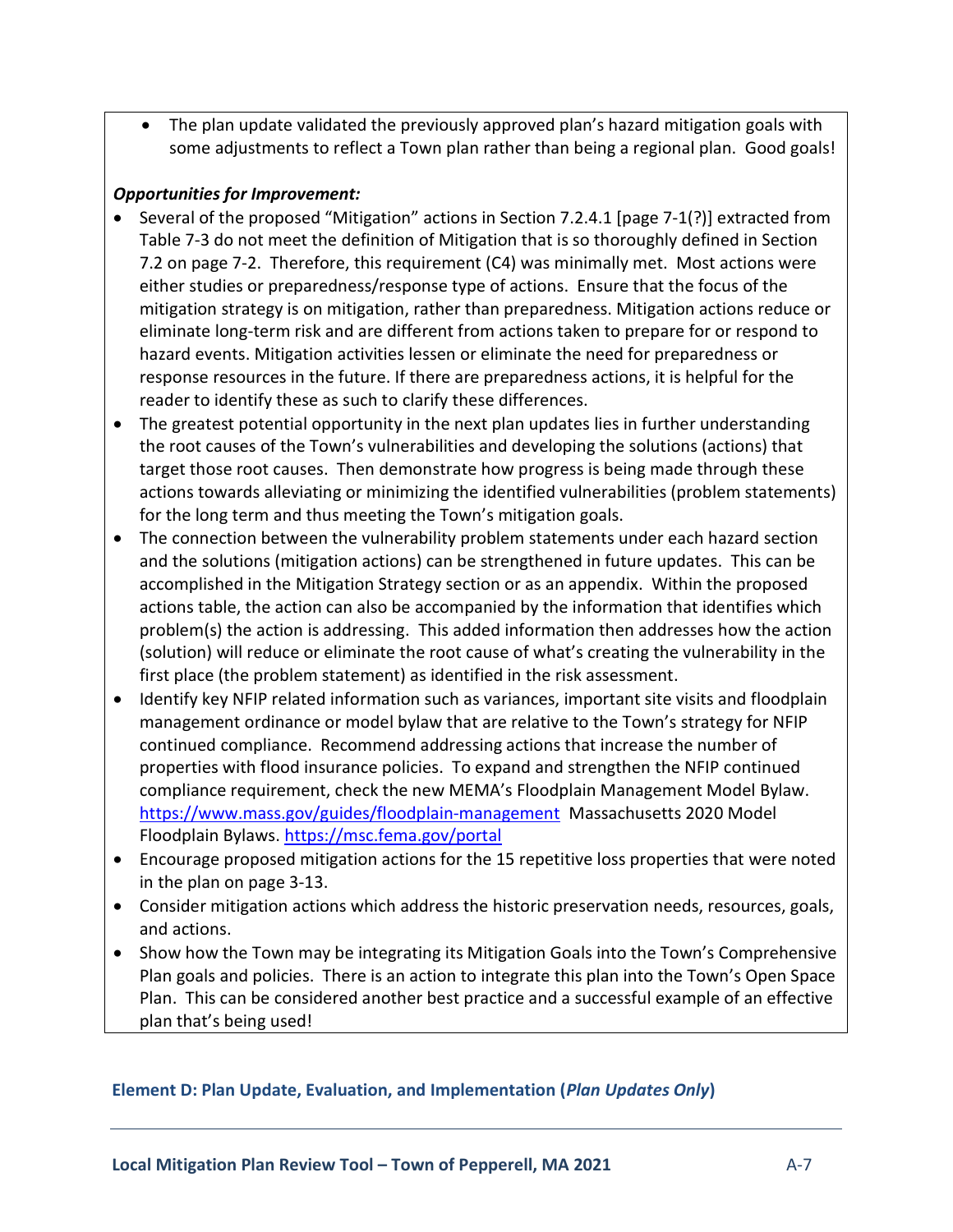# Strengths:

- Priorities in the plan recognize current conditions. They are reflective of the planning process, risk assessment, and mitigation strategy.
- The participating municipalities continue to demonstrate their progress in implementing hazard mitigation measures since the previous plan approvals in 2007, 2015, and into 2021.

# Opportunities for Improvement:

- The changes in development can be one of the biggest changes in a Town's risk to hazard even for a small more rural town. It can also be one of the greatest opportunities to stay ahead of the long-term risk reduction needs. Continue to get specific when Identifying all forms of changes in development whether its expansions or improvements to existing structures and infrastructure, changes in use, future development plans and policies, or just building permit increases and changes in population. Be sure these changes are always connected to whether it is increasing, decreasing, or have no effect on the Town's risk. Encourage proposed mitigation actions for the 15 repetitive loss properties that were noted in the plan on page 3-13.
- Discuss the effect that recently completed mitigation work has had on reducing the community's risk.
- Expand on and describe how the mitigation strategy has helped to meet community's overhaul goals.
- Including a discussion of lessons learned about implementing mitigation actions would strengthen the plan, as would a short narrative on some "success stories" about their implementation.
- Expand and describe status of previously recommended mitigation actions. Ensure all mitigation actions have timeframes for completion. Ongoing timeframes may not provide the community an effective evaluation or success at the end of each five-year cycle when the plan expires.
- Identification of barriers or obstacles to successful implementation or completion of mitigation actions, along with possible solutions for overcoming risk.
- Documentation of annual reviews and committee involvement should be included in the Appendix.
- Identification of a lead person to take ownership of, and champion the Plan, is encouraged.
- Reducing risks from natural hazards and serving as a guide for decisions makers as they commit resources to reducing the effects of natural hazards.
- An approach to evaluating future conditions (i.e. expanding mitigation and making connection to equity, socio-economic, environmental, demographic, change in built environment etc.). Expand your stakeholders.
- Discussion of how changing conditions and opportunities could impact community resilience in the long term; and
- Discussion of how the mitigation goals and actions support the long-term community vision for increased resilience.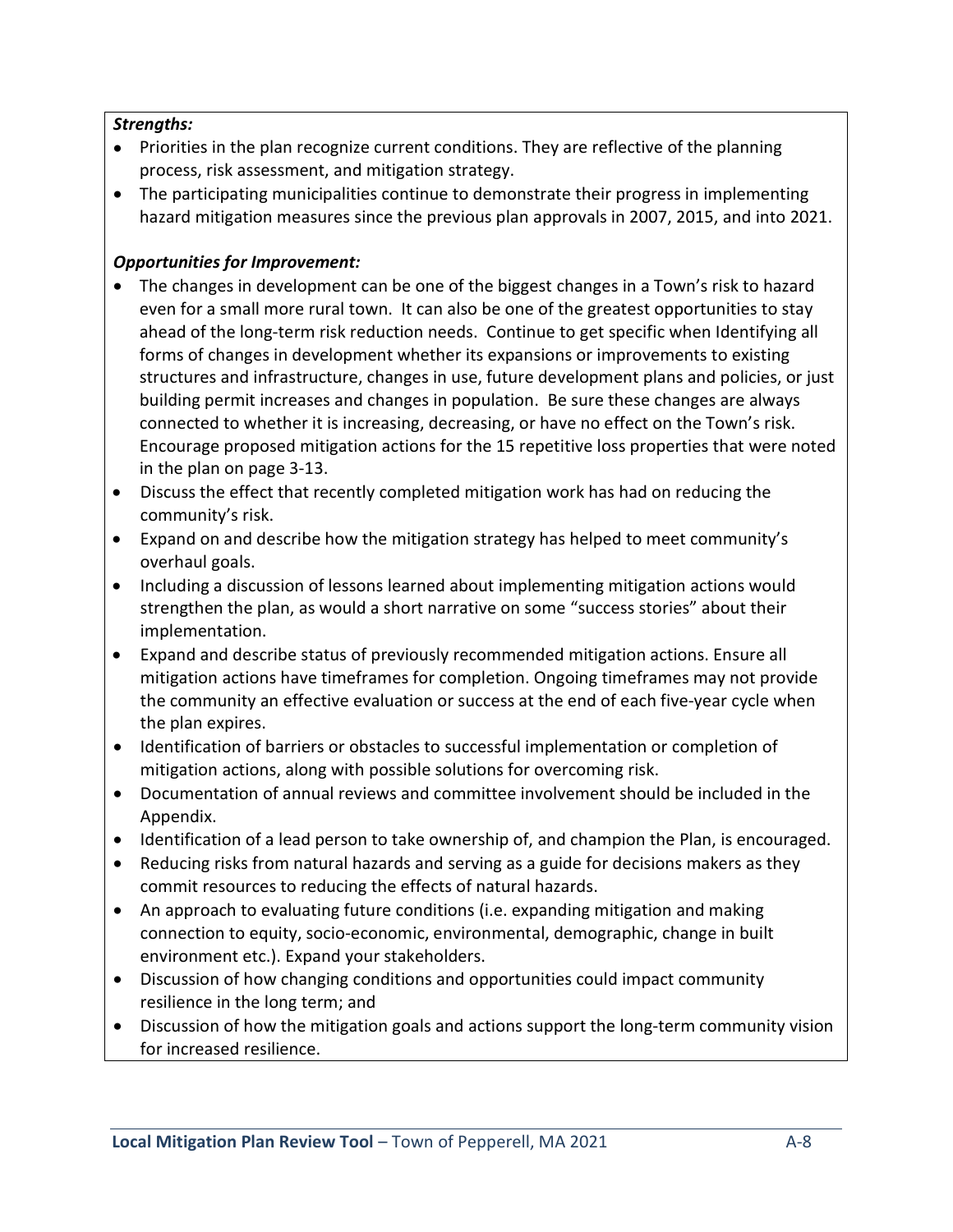- The Town is encouraged to continue to focus on any impacts new or redevelopments and future developments will or may have in either increasing or decreasing community's vulnerabilities to all-natural hazards not just flooding.
- For continued compliance with the NFIP, check out this New MEMA Model Bylaw. https://www.mass.gov/guides/floodplain-management Massachusetts 2020 Model Floodplain Bylaws.
- Describe general land use changes in neighboring jurisdictions that may affect the community's risk.
- Consider including a discussion on how mitigation activities have increased the community's resilience and support other long-term community planning goals
- Describe general land use changes in neighboring jurisdictions that may affect the community's risk.
- Consider including a discussion on how mitigation activities have increased the community's resilience and support other long-term community planning goals.
- Clearly state what the changes in priorities are from the previous plan.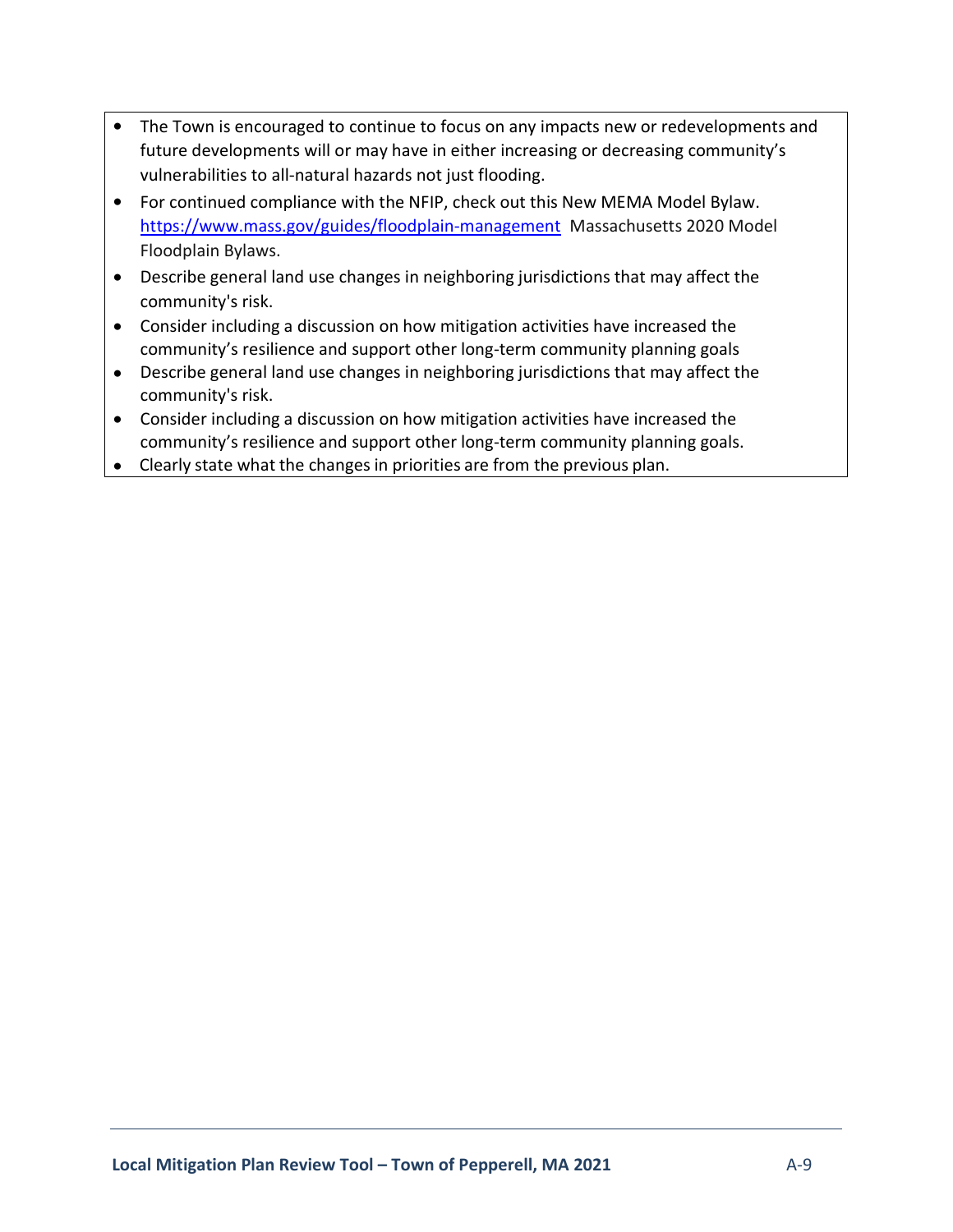# B. Resources for Implementing Your Approved Plan

Refer to the Massachusetts Integrated State Hazard Mitigation and Climate Action Plan, Resilient MA Climate Clearinghouse, and State's Climate Action Page to learn about hazards relevant to Massachusetts and the State's efforts and action plan.

# Technical Assistance:

#### FEMA

- FEMA Climate Change: Provides resources that address climate change.
- FEMA Library: FEMA publications can be downloaded from the library website. These resources may be especially useful in public information and outreach programs. Topics include building and construction techniques, NFIP policies, and integrating historic preservation and cultural resource protection with mitigation.
- FEMA RiskMAP: Technical assistance is available through RiskMAP to assist communities in identifying, selecting, and implementing activities to support mitigation planning and risk reduction. Attend RiskMAP discovery meetings that may be scheduled in the state, especially any in neighboring communities with shared watersheds boundaries.

#### Other Federal

- EPA Resilience and Adaptation in New England (RAINE): A collection of vulnerability, resilience and adaptation reports, plans, and webpages at the state, regional, and community levels. Communities can use the RAINE database to learn from nearby communities about building resiliency and adapting to climate change.
- **EPA Soak Up the Rain: Soak Up the Rain is a public outreach campaign focused on stormwater** quality and flooding. The website contains helpful resources for public outreach and easy implementation projects for individuals and communities.
- NOAA C-CAP Land Cover Atlas: This interactive mapping tool allows communities to see their land uses, how they have changed over time, and what impact those changes may be having on resilience.
- NOAA Sea Grant: Sea Grant's mission is to provide integrated research, communication, education, extension and legal programs to coastal communities that lead to the responsible use of the nation's ocean, coastal and Great Lakes resources through informed personal, policy and management decisions. Examples of the resources available help communities plan, adapt, and recovery are the Community Resilience Map of Projects and the National Sea Grant Resilience Toolkit
- NOAA Sea Level Rise Viewer and Union for Concerned Scientists Inundation Mapper: These interactive mapping tools help coastal communities understand how their hazard risks may be changing. The "Preparing for Impacts" section of the inundation mapper addresses policy responses to protect communities.
- NOAA U.S. Climate Resilience Toolkit: This resource provides scientific tools, information, and expertise to help manage climate-related risks and improve resilience to extreme events. The "Steps to Resilience" tool may be especially helpful in mitigation planning and implementation.

#### **State**

- Massachusetts Emergency Management Agency: The Massachusetts State Hazard Mitigation Officer (SHMO) and State Mitigation Planner(s) can provide guidance regarding grants, technical assistance, available publications, and training opportunities.
- Massachusetts Departments of Conservation and Recreation and Environmental Protection can provide technical assistance and resources to communities seeking to implement their hazard mitigation plans.